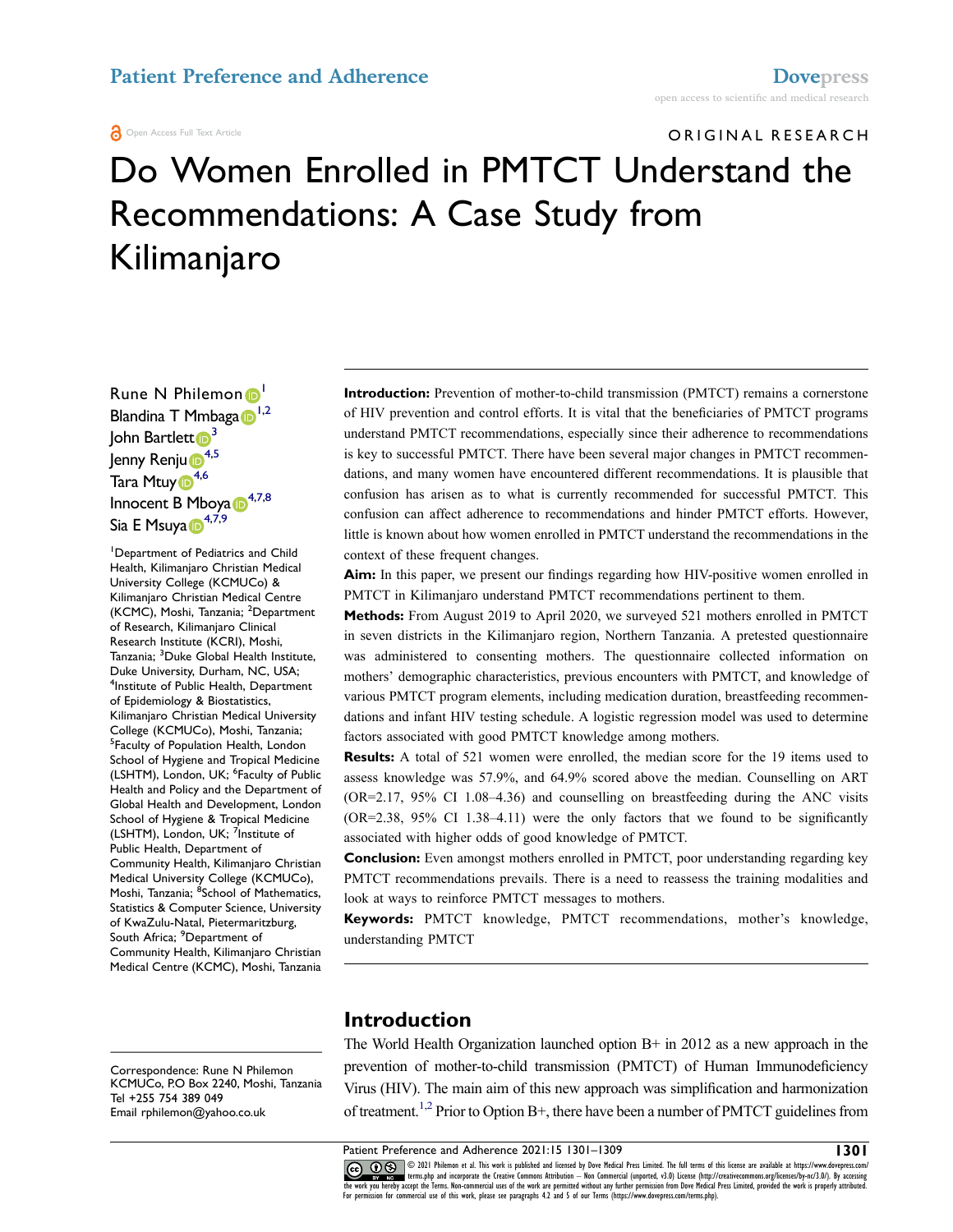WHO, and these have included wildly varying information. This can be exemplified by the initial recommendations emphasizing breastfeeding avoidance, where option B+ emphasizes breastfeeding support for at least one year.

<span id="page-1-1"></span><span id="page-1-0"></span>Tanzania adopted Option B+ in September 2013, and it has since been the main approach to  $PMTCT<sup>3</sup>$  It helped Tanzania be one of the 22 countries in the Global Plan, aiming to eliminate new infections in children and protect mothers.<sup>[4](#page-7-3)</sup> Although the Global Plan had great successes, Tanzania's target of having <5% mother-to-child transmission (MTCT) by 2020 was not achieved. By 2019, MTCT of HIV in Tanzania was at  $10.7\%$ .<sup>[5](#page-7-4),[6](#page-7-5)</sup>

<span id="page-1-3"></span>Amongst the lessons that were hailed as essential to be carried on from the Global Plan was the participation and involvement of HIV-positive mothers in all matters pertaining to the response to the HIV epidemic. This was seen as one of the key elements behind the Global Plan's success in lowering MTCT. $5$  The inadequate number of healthcare personnel in most developing countries has led to insufficient interaction of mothers and providers. This detracts from the PMTCT experiences of mothers.<sup>7</sup>

<span id="page-1-5"></span><span id="page-1-4"></span><span id="page-1-2"></span>With the interaction gap between mothers and health workers in PMTCT, HIV-positive mothers, whether peers in the clinic or expert patients remain a crucial source of information and influencer of practice, particularly amongst newly diagnosed HIV positive mothers.<sup>[8](#page-7-7),9</sup> It is important that these influencers, particularly mothers enrolled in PMTCT, have knowledge that is current as according to the health belief model, this will likely favor their adherence.<sup>10[,11](#page-7-10)</sup> The health belief model proposes that people will take action toward health goals if they are aware of the benefits, requirements and perceived control.<sup>12</sup> Applied to PMTCT, if mothers are aware of the benefits of the various steps in PMTCT, they are more likely to take steps towards adherence to the PMTCT recommendations.

<span id="page-1-11"></span><span id="page-1-10"></span><span id="page-1-9"></span><span id="page-1-7"></span><span id="page-1-6"></span>Tanzania has developed guidelines for PMTCT that outline the services and counselling steps mothers should receive from healthcare workers.<sup>13</sup> However, the evolution of PMTCT recommendations over the years, particularly regarding breastfeeding, has led to misconceptions amongst mothers, which has bred distrust of the recommendations and non-adherence to them.<sup>14</sup> The level of knowledge regarding various elements of PMTCT is low in many countries, including Tanzania. $15-17$  Some elements, such as points of transmission, appear to be well known to mothers, but others, such as prevention methods, time of child testing, and optimal infant feeding practices, had eluded mothers even before the option B+ era.<sup>[18–21](#page-8-2)</sup>

We sought to assess the knowledge mothers have regarding the current PMTCT recommendations as understanding the recommendations is the first step towards adhering to them.

# **Methods** Study Design

This cross-sectional study targeted women enrolled in and attending PMTCT clinics with children less than two years of age. The study was conducted between August 2019 – April 2020. The aim was to gauge the understanding of these women regarding the PMTCT recommendations as they form an important source of information for each other and the community. Their understanding is also a surrogate representation of how well the PMTCT messages are communicated to the beneficiaries. By employing a cross-sectional design, we were able to capture a large number of women who are beneficiaries of the PMTCT program and capture their understanding of the program in an unrehearsed setting.

## Study Site and PMTCT Program

The study was conducted in the Kilimanjaro region, Northern Tanzania. The region has seven districts: Siha, Hai, Moshi district council, Moshi municipality, Rombo, Mwanga, and Same. In collaboration with the district medical officer of each of the seven districts in the region, we identified the clinics with the highest PMTCT client load in each district. Participants were then recruited from 37 clinics during their routine clinic visits.

The PMTCT clinics handle pre-natal and post-natal clients and provide PMTCT education to the clients, counselling and testing, and medication to both mothers and children. They also collect blood samples (dry blood spots (DBS) for infant testing using DNA PCR. In the clinics, mothers are meant to be counselled on HIV transmission, prevention of transferring the infection to the child, ART use for the mother and the child, infant feeding, and infant testing schedule.<sup>13</sup>

<span id="page-1-8"></span>In most of the identified clinics, PMTCT clinic operates once a week though some with lower patient load, run once a month and some with a higher patient load run daily. The districts deliberately attempt to synchronize the clinics to run on the same day to facilitate the collection of samples for early infant HIV testing, which is run by zonal laboratories. Though most conduct them on Wednesdays, there are variations due to local influences such as market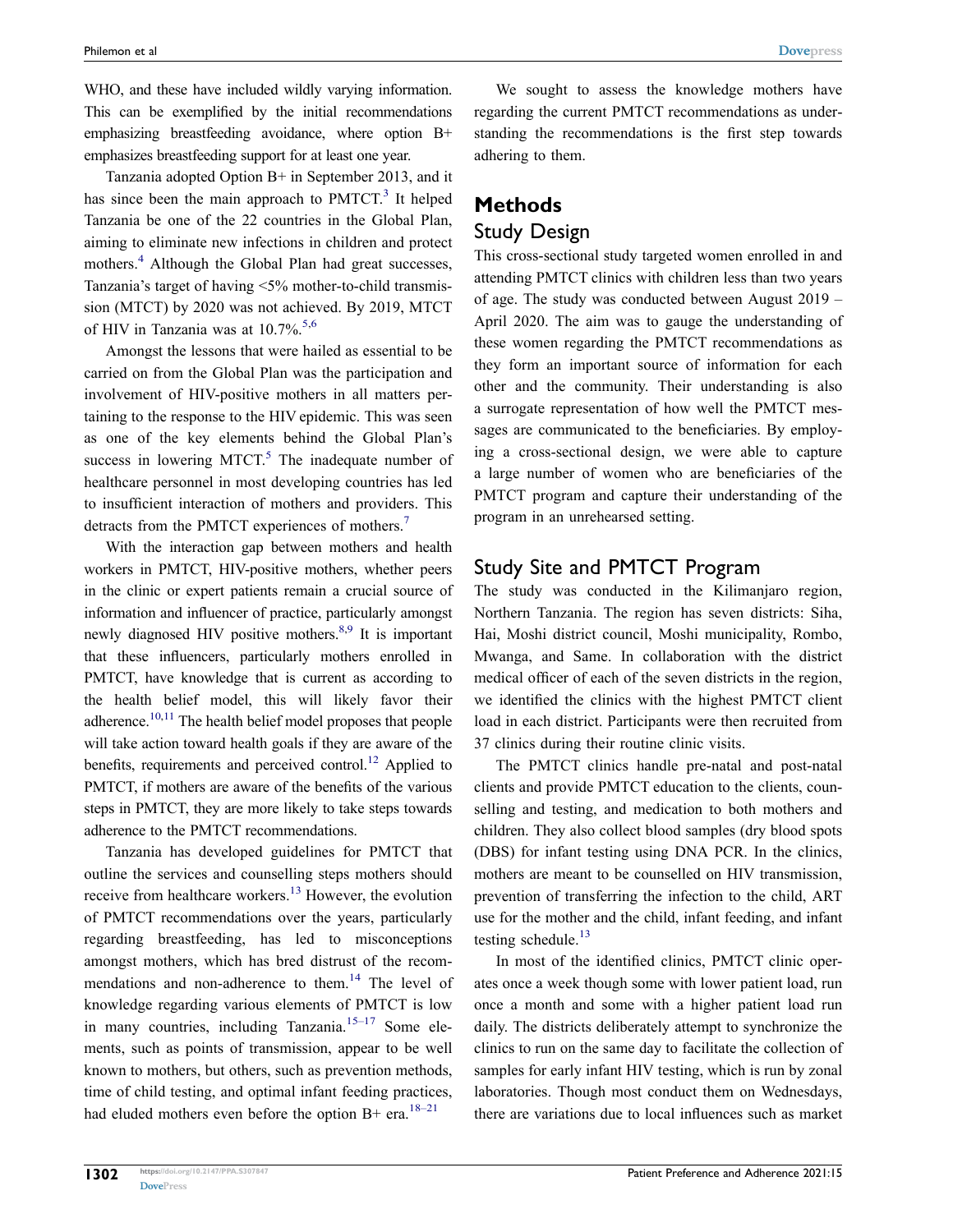days. We visited each of the clinics on all their clinic days for one month to ensure we captured as many mothers as possible as most have monthly PMTCT visits. A marker was put on all the patient's files that had been enrolled to avoid repetition.

## Study Population

The information was collected from 521 HIV positive mothers who had children aged below two years, and the children were currently enrolled in PMTCT at any of the selected clinics. We chose post-natal mothers as they would have more exposure to the program and have firsthand experience of more aspects of PMTCT than pre-natal women. Their understanding of PMTCT recommendations could thus serve as a surrogate for whether they have the correct knowledge to communicate to other mothers. All women attending the selected clinics between August 2019 and April 2020 participated in the study.

# Study Tool, Users and Content

We developed a questionnaire consisting of seven sections covering socio-demographic characteristics, birth history, HIV history, previous use of antiretroviral therapy (ART) and PMTCT, antenatal care (ANC) and PMTCT attendance in relation to reference child, counselling, and teaching received in PMTCT clinics, and knowledge of key aspects of PMTCT. The resulting English version was translated into Kiswahili and back-translated into English to ensure fidelity. Testing and pretesting was conducted on a sample of 30 women from non-participating clinics until the final tool was approved.

During data collection, the questionnaire was electronically administered in Kiswahili (participant's national/ native language) by trained research assistants using Survey-CTO<sup>TM</sup> installed on password-secured tablets.

# Data Analysis

Data analysis was performed using STATA version 15.1. Numeric variables were summarized using median and categorical variables using frequencies and percentages. Mother's level of knowledge on PMTCT was assessed using their response to 19 questions. The questions assessed appropriate feeding duration for exclusive breastfeeding and continued breastfeeding, whether a mother can transmit to a child, when transmission occurs, methods for preventing mother-to-child transmission, duration of nevirapine prophylaxis for a new-born child, and frequency of testing for the child. To be classified as being

knowledgeable on PMTCT, a mother had to have scored above the median. Comparison of the proportion of mother's knowledge on PMTCT by participants characteristics was made using Chi-square test. Akaike information criteria (AIC) was used to select the best fitting model, where the model with the lowest AIC was considered the best. The logistic regression model was used to estimate odds ratios (OR) and the corresponding 95% confidence intervals (CI) for factors associated with knowledge on PMTCT.

All analyses were restricted to women who had ever attended ANC during their index pregnancy.

Significant association between explanatory variables and knowledge on PMTCT were evaluated at  $p<0.05$ . The variables included in the adjusted analysis were all found to be associated with PMTCT knowledge in previous literature hence were included as potential confounders.

# **Results**

# Socio-Demographic and Clinical Characteristics of Study Participants

A total of 521 mothers with children less than 24 months of age enrolled in PMTCT services were included in the study. The women came from a total of 38 clinics across the seven districts of Kilimanjaro region. The mean age of the women was 31.7 years (SD 6.6). Most of the 521 women had primary education (66.2%) and had 1–2 previous pregnancies (92%) while HIV-positive. All women had attended antenatal clinic during their pregnancy with the reference child, and 87.3% reported to have at least four visits as recommended. Of the mothers interviewed, 86.4% reported having received counselling on breastfeeding during their PMTCT visits and 92.1% reported to have been counselled on ART [\(Table 1\)](#page-3-0).

# Mothers Knowledge of PMTCT

Of the 19 knowledge items that were used to assess mothers' knowledge; questions pertaining to ART use in prevention of mother-to-child transmission, testing for early infant diagnosis, alternative feeds for prevention of transmission and the lower risk of transmission in caesarean delivery seem to elude the mothers' knowledge the most. The median score for knowledge was 57.9%. Overall, 64.9% of mothers scored above the median and were regarded as having good PMTCT knowledge. Only one mother was able to answer all 19 questions correctly [\(Table 2](#page-4-0)).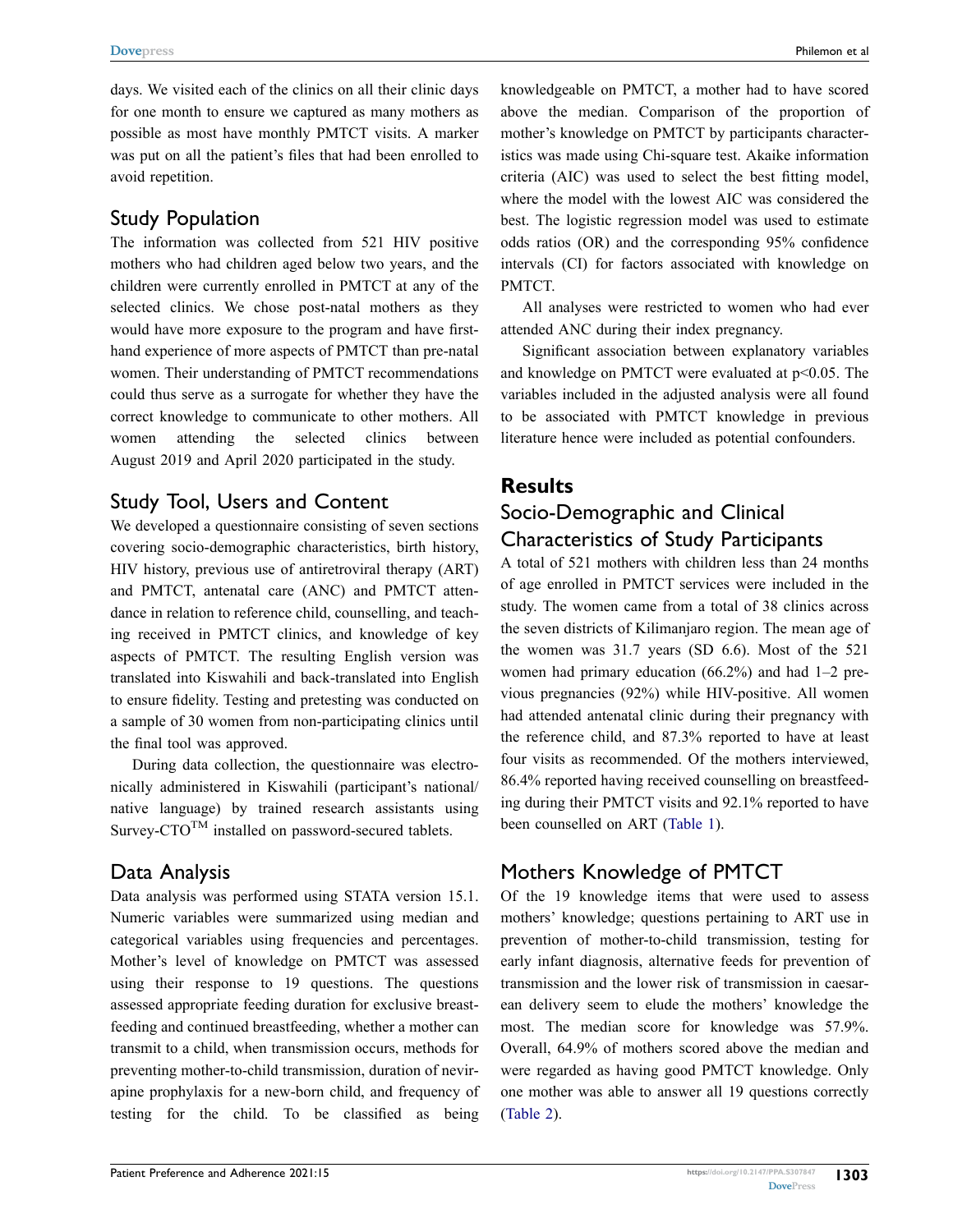|                                              | Characteristic                                  | Frequency        | %                   |  |
|----------------------------------------------|-------------------------------------------------|------------------|---------------------|--|
| Mothers age (years)                          | $\leq 24$<br>$\geq 25$                          | 18.0<br>82.0     |                     |  |
| Maternal education level                     | Primary education<br>Secondary education/higher | 66.2<br>33.8     |                     |  |
| Total number of pregnancies                  | $I - 4$<br>5 or more                            | 86.6<br>13.4     |                     |  |
| Years since diagnosis with HIV               | $\leq$ 5 years<br>$> 5$ years                   | 71.0<br>30.0     |                     |  |
| Number of pregnancies while HIV positive     | $I - 2$<br>> 2                                  | 479<br>42        | 92.0<br>8.0         |  |
| Years on ART                                 | $1-2$<br>278<br>> 2<br>243                      |                  | 53.4<br>46.6        |  |
| Used ART in previous pregnancy               | 348<br>No<br>Yes<br>173                         |                  | 66.8<br>33.2        |  |
| Number of ANC visits before delivery         | < 4<br>4 or more                                | 66<br>455        | 12.7<br>87.3        |  |
| Gestation trimester at first booking for ANC | Ist trimester<br>2nd trimester<br>3rd trimester | 233<br>266<br>22 | 44.7<br>56.1<br>4.2 |  |
| Counselled on breastfeeding                  | No<br>Yes                                       | 71<br>450        | 13.6<br>86.4        |  |
| Counselled on ART                            | No<br>41<br>480<br>Yes                          |                  | 7.9<br>92.1         |  |
| Childs age category (months)                 | $\leq 6$ months<br>190<br>> 6 months<br>331     |                  | 36.5<br>63.5        |  |
| Level of facility receiving PMTCT care       | Dispensary<br><b>Health Centre</b><br>Hospital  | 49<br>249<br>223 | 9.4<br>47.8<br>42.8 |  |

<span id="page-3-0"></span>**Table 1** Socio-Demographic and Clinical Characteristics of Study Participants (N = 521)

# Factors Associated with Mothers' Knowledge on PMTCT

The factors associated with mother's knowledge on PMTCT are shown in [Table 3.](#page-5-0) Several factors appeared to increase mothers' odds to have better PMTCT knowledge in the crude/ unadjusted logistic regression analysis. These included being counselled on breastfeeding (OR=2.96, 95% CI 1.78–4.94) and ART (OR=2.56, 95% CI 1.34–4.87) compared to those who were not. There was also a marginal association between mothers having children aged <6 months (OR=1.45, 95% CI 1.00–2.09) with higher odds of PMTCT knowledge compared to those with children aged  $\leq 6$  months and the older (≥25 years) (OR=1.55, 95% CI 0.99–2.45) compared to the younger (<25 years) mothers.

After adjusting for the background and clinical characteristics of study participants, only receiving counselling on breastfeeding (OR=2.38, 95% CI 1.38–4.11) and on ART (OR=2.17, 95% CI 1.08–4.36) during PMTCT visits remained significantly associated with higher odds of better PMTCT knowledge than women who were not counselled ([Table 3](#page-5-0)).

## **Discussion**

In our study, there was a total of 521 mothers with children less than 24 months of age enrolled in PMTCT services. Of the socio-demographic and clinical characteristics of the study participants: mean age of the women was 31.7 years, 87.3% had at least four visits with the reference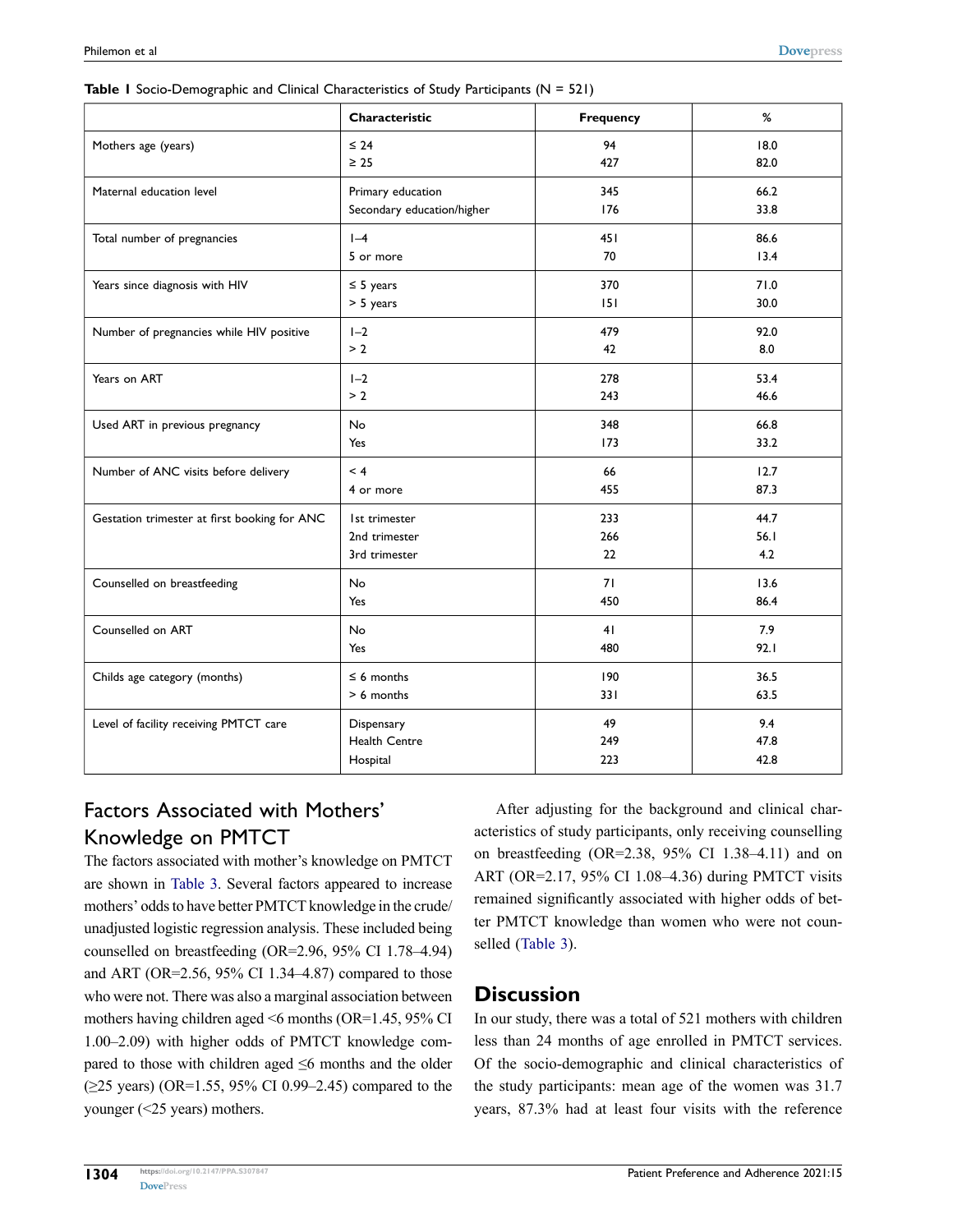| <b>PMTCT Knowledge Items</b>                                         | No (%)     | Yes $(\%)$ |
|----------------------------------------------------------------------|------------|------------|
| Can mother transmit HIV to child?                                    | 52 (10.0)  | 469 (90.0) |
| Is it possible to prevent MTCT of HIV?                               | 28(5.4)    | 493 (94.6) |
| Correctly identifies duration of BF for HIV-positive mothers         | 149(28.6)  | 372 (71.4) |
| Correctly identifies duration of exclusive breastfeeding (EBF)       | 19(3.6)    | 502 (96.4) |
| Correctly identifies duration of BF for HIV-negative mothers         | 118(22.6)  | 403 (77.4) |
| Correctly identifies duration or infant ART prophylaxis              | 281 (53.9) | 240(46.1)  |
| Correctly identifies number of times exposed infant should be tested | 241(46.3)  | 280 (53.7) |
| ART for mother can prevent MTCT?                                     | 36(6.9)    | 485 (93.1) |
| ART for child can prevent MTCT?                                      | 49 (9.4)   | 472 (90.6) |
| Can HIV-positive mother safely breastfeed?                           | 13(2.5)    | 508 (97.5) |
| Can ART use during pregnancy prevent MTCT?                           | 321(61.6)  | 200 (38.4) |
| Can ART use during breastfeeding prevent MTCT?                       | 128(24.6)  | 393 (75.4) |
| Can caesarean delivery prevent MTCT?                                 | 502 (96.4) | 19(3.6)    |
| Can EBF prevent MTCT?                                                | 375 (72.0) | 146(28.0)  |
| Can formula feeding prevent MTCT?                                    | 451 (86.6) | 70 (13.4)  |
| Can avoidance of mixed feeding prevent MTCT?                         | 494 (94.8) | 27(5.2)    |
| Can MTCT occur during pregnancy?                                     | 342 (65.6) | 179(34.4)  |
| Can MTCT occur during labor and delivery?                            | 299 (57.4) | 222 (42.6) |
| Can MTCT occur during breastfeeding?                                 | 107(20.5)  | 414 (79.5) |
| Mother has good knowledge (scored above median)                      | 183(35.1)  | 338 (64.9) |

#### <span id="page-4-0"></span>**Table 2** Mothers Responses to PMTCT Knowledge Questions (N = 521)

**Abbreviations**: MTCT, mother-to-child transmission; ART, antiretroviral therapy; BF, breastfeeding; EBF, exclusive breastfeeding; HIV, human immunodeficiency virus; MTCT, mother-to-child transmission; PMTCT, prevention of mother-to-child transmission.

child, 86.4% received counselling on breastfeeding, and 92.1% were on ART during PMTCT visits. Amongst the 19 knowledge items used to assess mothers' knowledge, 64.9% of mothers scored above the median. Despite several of the factors assessed showing to increase the odds of mothers having better PMTCT knowledge, only counselling on ART and breastfeeding during the PMTCT visits was significantly associated with good knowledge.

<span id="page-4-3"></span><span id="page-4-2"></span>In our study, mothers showed varying levels of knowledge regarding different components of PMTCT. In our study, 1 in 5 mothers did not recognize that transmission can occur during the breastfeeding period despite being enrolled in PMTCT. Even higher proportions did not realize that transmission can occur during pregnancy and delivery. Compared to data from the Tanzania HIV Malaria Indicator Survey, our mothers have lower knowledge of transmission during pregnancy and breastfeeding.<sup>[15](#page-8-1)</sup> Even though knowledge that transmission can occur during breastfeeding seems to have increased compared to an older study from Kilimanjaro, $19$  it is still much lower than in Lesotho, where 94% of the mothers recognized the transmission risk in the breastfeeding period. $22$  In Eswatini, levels of knowledge regarding transmission during breastfeeding were reported to be similar to ours. Still, the Eswatini study respondents

<span id="page-4-1"></span>seem to be more knowledgeable about the possibility of transmission during pregnancy and delivery.<sup>17</sup> It is plausible to think that the failure to recognize the very real risk of transmission during breastfeeding might lead some mothers not to adhere to the recommendations.

Apart from lack of knowledge on time of transmission, nearly a third of HIV-positive women in this setting also had sub-optimal knowledge on the preventive role of ART during pregnancy and breastfeeding, the duration of ART prophylaxis for infants, and the testing schedule for exposed infants. This should be a cause for great concern at the program level. Low uptake of early infant diagnosis (EID) has been linked with low maternal knowledge of PMTCT and  $EID$ .  $23-25$ Compounded with these other knowledge gaps, the effect is likely to be more defaulting from the PMTCT cascade and hindrance of the success of the PMTCT program.

<span id="page-4-5"></span><span id="page-4-4"></span>There is no universal way for assessing PMTCT knowledge, and there are variations in the questionnaires used in different studies, but we found 64.9% of our mothers had good knowledge. This is similar to a study in Ethiopia which found 61% of mothers had good knowledge using a similar cut off (although with fewer questions). $^{26}$  Studies from Malawi, Ghana, Uganda and elsewhere in Tanzania have reported lower levels of knowledge (25–35%). This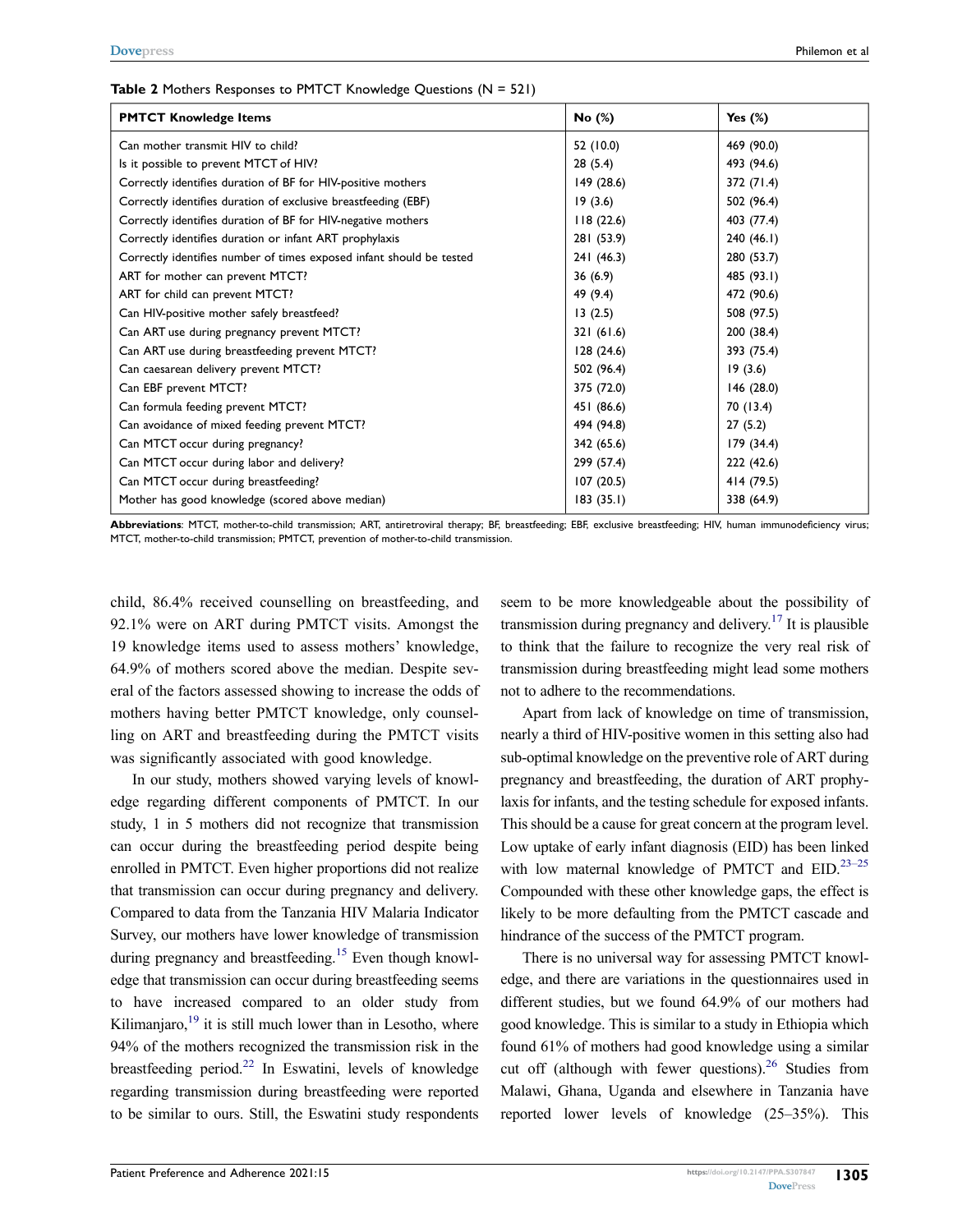#### <span id="page-5-0"></span>**Table 3** Factors Associated with Mothers' Good Knowledge of PMTCT

| Variable                                 | N   | Yes* $n$ (%) | <b>COR (95% CI)</b> | P-value | <b>AOR (95% CI)</b>    | P-value |
|------------------------------------------|-----|--------------|---------------------|---------|------------------------|---------|
| Mothers age category                     |     |              |                     |         |                        |         |
| 24 and below                             | 94  | 53 (56.4)    | J.                  |         | $\mathbf{I}$           |         |
| Above 24                                 | 427 | 285 (66.7)   | $1.55(0.99 - 2.45)$ | 0.06    | $1.55(0.93 - 2.57)$    | 0.09    |
| Childs age category                      |     |              |                     |         |                        |         |
| $\leq 6$ Months                          | 190 | 113(59.5)    | $\mathbf{I}$        |         | $\mathbf{I}$           |         |
| > 6 months                               | 331 | 225 (68.0)   | $1.45(100-2.09)$    | 0.05    | $1.25(0.84 - 1.85)$    | 0.27    |
| Mothers education category               |     |              |                     |         |                        |         |
| Primary and below                        | 345 | 223 (64.6)   | $\mathbf{I}$        |         | $\mathbf{I}$           |         |
| Post-primary                             | 176 | 115(65.3)    | $1.83(0.70 - 1.51)$ | 0.87    | $1.20(0.79 - 1.84)$    | 0.39    |
| Number of pregnancies mother has had     |     |              |                     |         |                        |         |
| $I - 4$                                  | 451 | 291 (64.5)   | $\mathbf{I}$        |         | J.                     |         |
| 5 or more                                | 70  | 47 (67.1)    | $1.12(0.66 - 1.92)$ | 0.67    | $1.72(0.26 - 11.47)$   | 0.58    |
| Total births woman has had               |     |              |                     |         |                        |         |
| $I - 4$                                  | 446 | 288 (64.6)   | $\mathbf{I}$        |         | $\mathbf{I}$           |         |
| 5 or more                                | 75  | 50(66.7)     | $1.10(0.65 - 1.84)$ | 0.73    | $0.52(0.08 - 3.32)$    | 0.49    |
| Years since diagnosis                    |     |              |                     |         |                        |         |
| $\leq$ 5 years                           | 370 | 236 (63.8)   | J.                  |         | $\mathbf{I}$           |         |
| > 5 years                                | 151 | 102(67.5)    | $1.18(0.79 - 1.77)$ | 0.41    | $1.12(0.65 - 1.94)$    | 0.68    |
| Number of pregnancies while HIV positive |     |              |                     |         |                        |         |
| $I - 2$                                  | 479 | 307 $(64.1)$ | $\overline{1}$      |         | $\mathbf{I}$           |         |
| >2                                       | 42  | 42 (73.8)    | $1.58(0.77 - 3.22)$ | 0.21    | $1.46(0.64 - 3.33)$    | 0.36    |
| Years on ART                             |     |              |                     |         |                        |         |
| $I - 2$                                  | 278 | 176(63.3)    | $\mathbf{I}$        |         | $\mathbf{I}$           |         |
| >2                                       | 243 | 162(66.7)    | $1.16(0.81 - 1.66)$ | 0.42    | $0.88$ $(0.52 - 1.45)$ | 0.59    |
| Used ART in a previous pregnancy         |     |              |                     |         |                        |         |
| No                                       | 348 | 216(62.1)    | $\mathbf{I}$        |         | $\mathbf{I}$           |         |
| Yes                                      | 173 | 122 (70.5)   | $1.46(0.99 - 2.16)$ | 0.06    | $1.25(0.75 - 2.08)$    | 0.39    |
| ANC visits before delivery               |     |              |                     |         |                        |         |
| Less than 4                              | 66  | 37(56.1)     | $\mathbf{I}$        |         | $\mathbf{I}$           |         |
| 4 or more                                | 455 | 301 (66.2)   | $1.53(0.91 - 2.59)$ | 0.11    | $1.34(0.68 - 2.62)$    | 0.40    |
| Booking trimester                        |     |              |                     |         |                        |         |
| <b>Ist Trimester</b>                     | 233 | 158 (67.8)   | T                   |         | T                      |         |
| 2nd Trimester                            | 266 | 168 (63.2)   | $0.81(0.56 - 1.18)$ | 0.28    | $0.90(0.60 - 1.34)$    | 0.60    |
| 3rd Trimester                            | 22  | 12(54.5)     | $0.57(0.24 - 1.38)$ | 0.21    | $0.82$ $(0.26 - 2.55)$ | 0.73    |
| Counselled on breastfeeding              |     |              |                     |         |                        |         |
| No                                       | 71  | 30(42.3)     | $\mathbf{I}$        |         | I                      |         |
| Yes                                      | 450 | 308 (68.4)   | 2.96 (1.78-4.94)    | 10.0    | $2.38(1.38 - 4.11)$    | < 0.001 |
| Counselled on ART                        |     |              |                     |         |                        |         |
| No                                       | 41  | 18 (43.9)    | J.                  |         | $\mathbf{I}$           |         |
| Yes                                      | 480 | 320 (66.7)   | 2.56 (1.34-4.87)    | 10.0    | 2.17 (1.08-4.36)       | 0.03    |
| Level of ANC facility                    |     |              |                     |         |                        |         |
| Dispensary                               | 49  | 31(63.3)     | T                   |         | $\mathbf{I}$           |         |
| Health center                            | 249 | 166 (66.7)   | $1.16(0.61 - 2.20)$ | 0.65    | $1.04(0.53 - 2.03)$    | 0.92    |
| Hospital                                 | 223 | 141(63.2)    | $1.00(0.53 - 1.90)$ | 1.00    | $0.82 (0.41 - 1.62)$   | 0.57    |

**Note**: \*Mothers have good knowledge of PMTCT.

**Abbreviations**: COR, crude odds ratio; AOR, adjusted odds ratio; ANC, antenatal clinic; ART, antiretroviral therapy; CI, confidence interval; HIV, human immunodeficiency virus; PMTCT, prevention of mother-to-child transmission.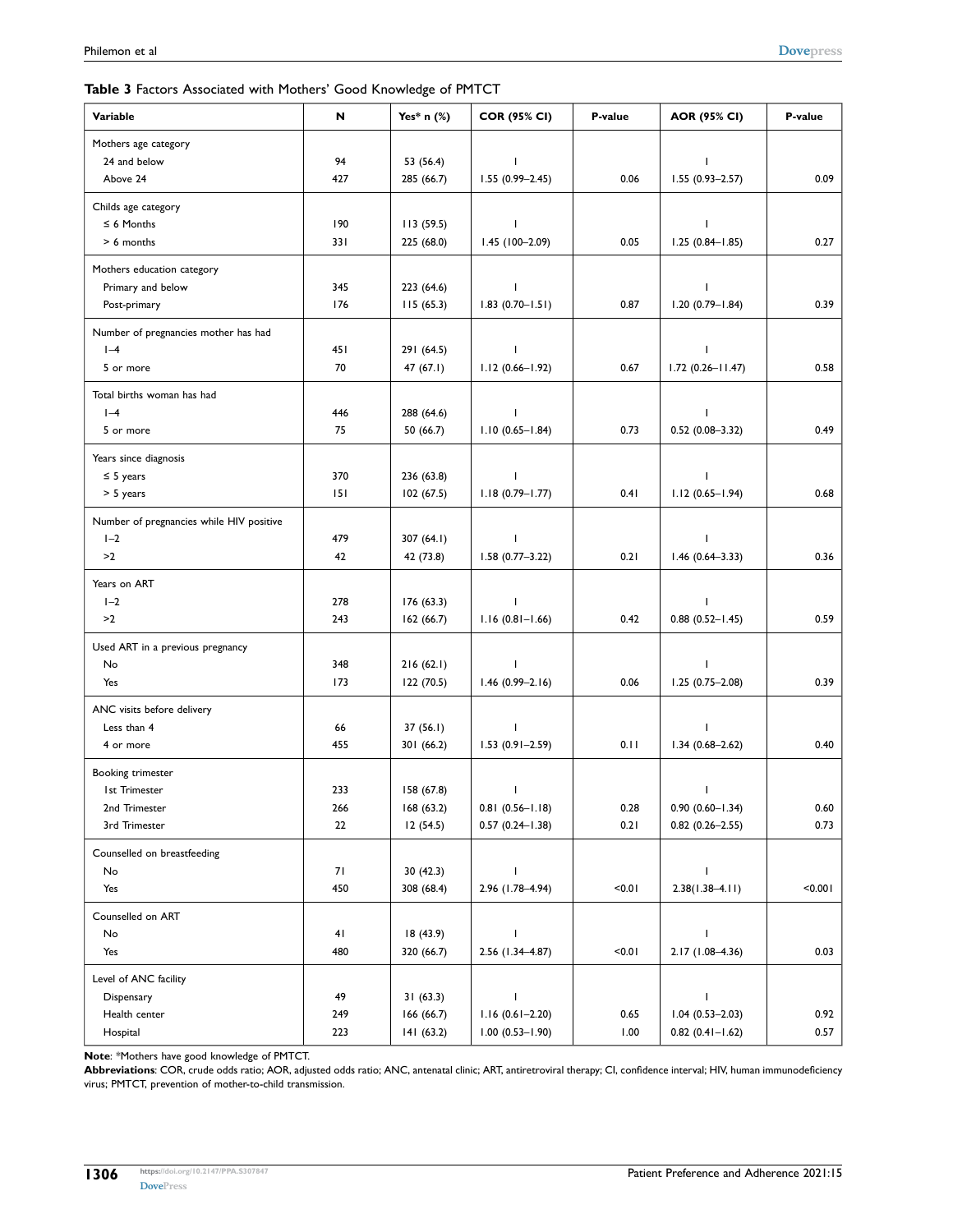discrepancy could likely be due to the spread of PMTCT messages with time, perhaps more than the differences in assessment methods.[18](#page-8-2),[19](#page-8-3),[27](#page-8-8)[,28](#page-8-9)

<span id="page-6-1"></span>Compared to a previous study from Dar-es-Salaam, we found a higher proportion of mothers recognized infant prophylaxis as a means for PMTCT (90.6% vs  $42.7\%$ ).<sup>20</sup> However, fewer mothers in our study thought caesarean delivery could be a means for PMTCT (3.6% vs 12.5%). This could be a reflection of the emphasis that has been put on infant prophylaxis in the Option B+ era.

Misconceptions regarding infant feeding durations have also been reported in other studies. Our study found that though most mothers understood the duration of EBF, the total duration of breastfeeding for either HIV-exposed or non-exposed infants eluded them. Chaponda et al in South Africa also found mothers to be lacking in knowledge of the appropriate duration for breastfeeding.<sup>20</sup> Dunkley et al attributed the misunderstanding of the feeding recommendations to the changing recommendations over the years.<sup>14</sup> Though we did not assess the effect of changing recommendations on child feeding practices, it is possible that it also has a role to play in our setting.

We found counselling on breastfeeding and ART to be significantly associated with having good PMTCT knowledge. This is also affirmed by an older study from Kilimanjaro, which had reported 2.3 higher odds for poor PMTCT knowledge amongst mothers who had not been counselled on breastfeeding.[19](#page-8-3) Unlike the study by Falnes however, our study did not find any significant association between PMTCT knowledge and maternal age or ANC booking. $19$ 

<span id="page-6-0"></span>Overall, the level of knowledge regarding PMTCT was low, with most categories having less than 75% of mothers showing low knowledge regarding PMTCT. This is not a unique situation to our setting as low knowledge of PMTCT has previously been reported in mothers enrolled in PMTCT elsewhere. $21,30$  $21,30$  Liyeh et al in Ethiopia found that women who attended ANC were more likely to be more knowledgeable on PMTCT.<sup>21</sup> Our study has gone further to show that it is the counselling that these women receive during their visits that makes the difference in knowledge. We found that though 87.3% of mothers in our study had attended ANC more than four times during their reference pregnancies. However, not all of them had received counselling on ART and breastfeeding, the two factors that showed to be significantly associated with knowledge.

<span id="page-6-2"></span>The lack of information on breastfeeding during clinic visits does not seem to be a problem that is unique to our study setting. It has also been reported in Zambia and South Africa amongst other places.<sup>29,30</sup> Where enhanced counselling and mentorship on breastfeeding has been tried, overall adherence and knowledge on PMTCT seem to benefit; hence this might be an avenue to explore for our clinics, especially since the link between knowledge and practice is well established.<sup>8,[31](#page-8-14)</sup> A study in Cameroon by Egbe et al contrasted our study in that over 98% of their participant had good knowledge on PMTCT, which they attributed to the emphasis on counselling, particularly during the first ANC visit.<sup>32</sup>

<span id="page-6-4"></span><span id="page-6-3"></span>Our study was limited by not looking at how long the mothers had been in PMTCT or who provided them with the counselling during their ANC visits. However, this does not detract from the problem that our findings highlight: mothers enrolled in PMTCT still lack knowledge in key areas of PMTCT, which can lead to non-adherence to the guidelines and influence others to deviate from the guidelines. Those with children older than six months are more likely to have had more exposure to the program, but only 68% could be classified as knowledgeable on PMTCT. This leaves many questions about the mothers' degree of exposure to health education and counselling in the program.

## **Conclusions**

<span id="page-6-5"></span>It is now 20 years since Tanzania started PMTCT services, <sup>33</sup> and seven years since we adopted option B+ in PMTCT. Knowledge of mothers regarding PMTCT is still not universal even amongst those in the program, who serve as ambassadors of the program and a source of information for others. This knowledge deficit involves some fundamentals of the program, such as the very real possibility of mother-to-child transmission and the need for ART during pregnancy. These could pose a threat to the success of the PMTCT program. We recommend that counselling be compulsory for all mothers, and perhaps a checklist for counselling be developed to ensure that all mothers have covered pertinent topics for PMTCT during their ANC visits. The rationale of PMTCT and participation of the mothers cannot be overemphasized in this counselling.

### **Abbreviations**

ART, antiretroviral therapy; ANC, antenatal care; DBS, dry blood spots; EID, early infant diagnosis; HIV, human immunodeficiency virus; MTCT, mother-to-child transmission; PMTCT, prevention of mother-to-child transmission.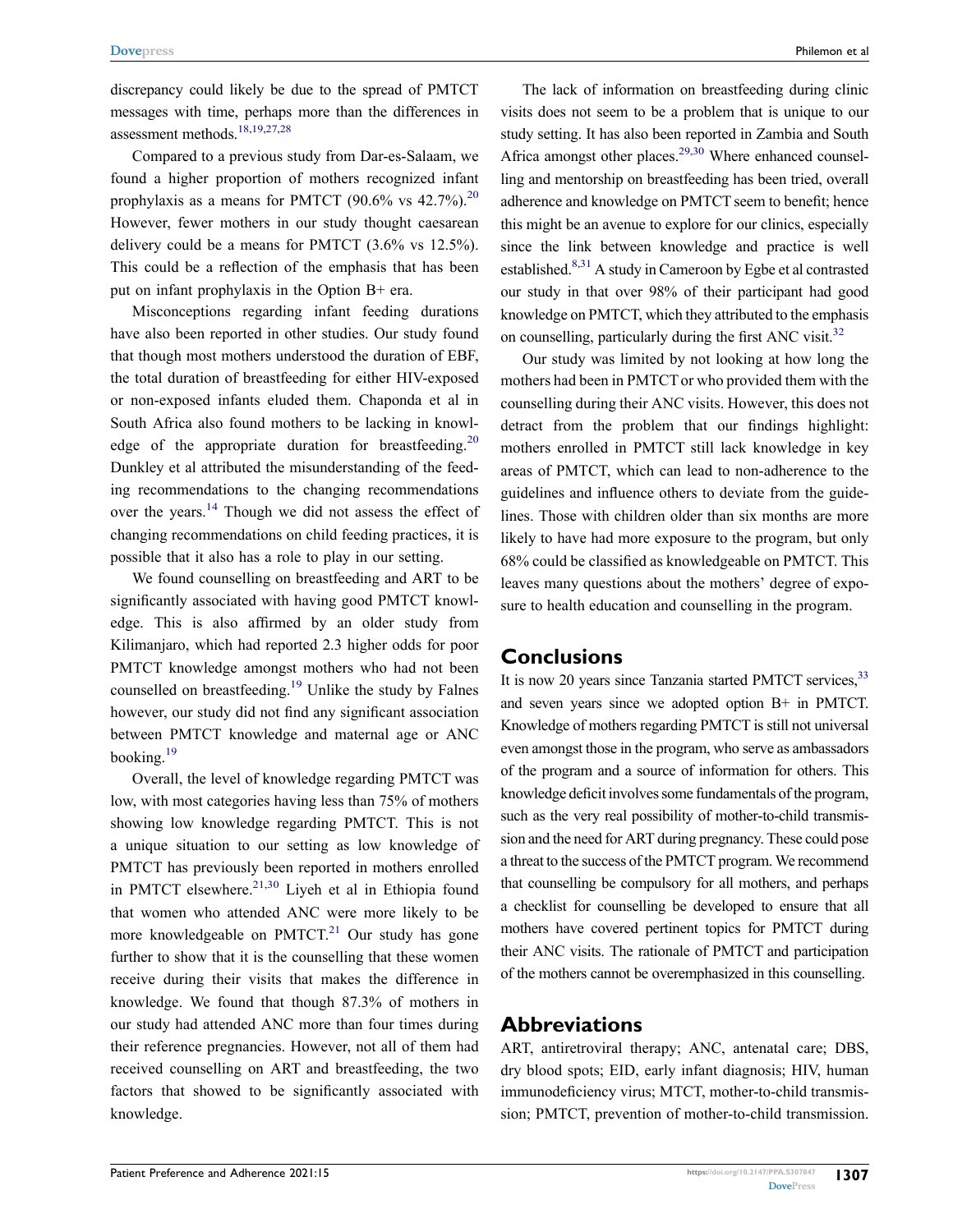Data can be obtained by request from the authors.

# **Ethics**

The study was conducted in accordance to the Helsinki declaration. Permission to conduct this study was obtained from the Kilimanjaro Christian Medical University College Research Ethics Committee (certificate number 2434) and the regional medical officer for Kilimanjaro, and the district medical officer for each of the seven districts. The heads of all the chosen clinics also provided their approval. During their routine clinic visits, the research assistants approached the mothers and asked them to participate in the study. A written informed consent was signed by those who agreed to participate in the study. The interviews were conducted in the privacy of consultation rooms at the clinics.

# **Acknowledgments**

This work was supported through the DELTAS Africa Initiative grant # DEL-15-011 to THRiVE-2. The DELTAS Africa Initiative is an independent funding scheme of the African Academy of Sciences (AAS) 's Alliance for Accelerating Excellence in Science in Africa (AESA) and supported by the New Partnership for Africa's Development Planning and Coordinating Agency (NEPAD Agency) with funding from the Wellcome Trust grant # 107742/Z/15/Z and the UK government. The views expressed in this publication are those of the author(s) and not necessarily those of AAS, NEPAD Agency, Wellcome Trust or the UK government.

This study was also supported by the United States National Institutes of Health Medical Education Partnership Initiative-Junior Faculty Award D43TW10138.

Dr Bartlett receives salary support from the Duke University Center for AIDS Research P30AI64518.

We also wish to extend our gratitude to the regional medical office for Kilimanjaro, the district medical officers, the facilities where this study took place and all the study participants.

# **Author Contributions**

All authors made substantial contributions to conception and design, acquisition of data, or analysis and interpretation of data; took part in drafting the article or revising it critically for important intellectual content; agreed to submit to the current journal; gave final approval of the version to be published; and agree to be accountable for all aspects of the work.

## **Disclosure**

Dr Rune Philemon reports grants from THRiVe, grants from MEPI, during the conduct of the study. The author reports no other conflicts of interest in this work.

## **References**

- <span id="page-7-0"></span>1. World Health Organization. Use of antiretroviral drugs for treating pregnant women and preventing HIV infection in infants 2012. Geneva: World Health Organization; [2012.](#page-0-9) Available from: [https://](https://www.who.int/hiv/pub/mtct/programmatic_update2012/en/) [www.who.int/hiv/pub/mtct/programmatic\\_update2012/en/](https://www.who.int/hiv/pub/mtct/programmatic_update2012/en/). Accessed March 22, 2021.
- <span id="page-7-1"></span>2. Cichowitz C, Mazuguni F, Minja L, et al. Vulnerable at each step in the PMTCT care cascade: high loss to follow up during pregnancy and the postpartum period in Tanzania. *AIDS Behav*. [2019](#page-0-9);23 (7):1824–1832. doi:[10.1007/s10461-018-2298-8](https://doi.org/10.1007/s10461-018-2298-8)
- <span id="page-7-2"></span>3. Kalua T, Tippett Barr BA, Van Oosterhout JJ, et al. Lessons learned from option B+ in the evolution toward "test and start" from Malawi, Cameroon, and the United Republic of Tanzania. *J Acquir Immune Defic Syndr*. [2017;](#page-1-0)75(1):S43–S50. doi:[10.1097/qai.0000000000001326](https://doi.org/10.1097/qai.0000000000001326)
- <span id="page-7-3"></span>4. UNAIDS. Count down to zero 2011. Geneva: Joint United Nations Programme on HIV/AIDS (UNAIDS); [2011](#page-1-1). Available from: [https://](https://www.unaids.org/sites/default/files/media_asset/20110609_JC2137_Global-Plan-Elimination-HIV-Children_en_1.pdf) [www.unaids.org/sites/default/files/media\\_asset/20110609\\_JC2137\\_](https://www.unaids.org/sites/default/files/media_asset/20110609_JC2137_Global-Plan-Elimination-HIV-Children_en_1.pdf)  [Global-Plan-Elimination-HIV-Children\\_en\\_1.pdf](https://www.unaids.org/sites/default/files/media_asset/20110609_JC2137_Global-Plan-Elimination-HIV-Children_en_1.pdf). Accessed March 22, 2021.
- <span id="page-7-4"></span>5. Haroz D, Von Zinkernagel D, Kiragu K. Development and impact of the global plan. *J Acquir Immune Defic Syndr*. [2017;](#page-1-2)75(1):S2–S6. doi:[10.1097/qai.0000000000001318](https://doi.org/10.1097/qai.0000000000001318)
- <span id="page-7-5"></span>6. UNAIDS. Country factsheets United Republic of Tanzania 2019. UNAIDS; [2021](#page-1-3). Available from: [https://www.unaids.org/en/region](https://www.unaids.org/en/regionscountries/countries/unitedrepublicoftanzania) [scountries/countries/unitedrepublicoftanzania](https://www.unaids.org/en/regionscountries/countries/unitedrepublicoftanzania). Accessed January 27, 2021.
- <span id="page-7-6"></span>7. Williams SM, Renju J, Moshabela M, Wringe A. Understanding the influence of health systems on women's experiences of Option B+: a meta-ethnography of qualitative research from Sub-Saharan Africa. *Glob Public Health*. [2021](#page-1-4);16(2):167–185. doi:[10.1080/](https://doi.org/10.1080/17441692.2020.1851385) [17441692.2020.1851385](https://doi.org/10.1080/17441692.2020.1851385)
- <span id="page-7-7"></span>8. Hamilton ARL, le Roux KWDP, Young CW, Södergård B. Mentor mothers zithulele: exploring the role of a peer mentorship programme in rural PMTCT care in Zithulele, Eastern Cape, South Africa. *Paediatr Int Child Health*. [2020;](#page-1-5)40(1):58–64. doi:[10.1080/](https://doi.org/10.1080/20469047.2018.1474697) [20469047.2018.1474697](https://doi.org/10.1080/20469047.2018.1474697)
- <span id="page-7-8"></span>9. Eide KT, Fadnes LT, Engebretsen IMS, et al. Impact of a peer-counselling intervention on breastfeeding practices in different socioeconomic strata: results from the equity analysis of the PROMISE-EBF trial in Uganda. *Glob Health Action*. [2016](#page-1-5);9 (1):30578. doi:[10.3402/gha.v9.30578](https://doi.org/10.3402/gha.v9.30578)
- <span id="page-7-9"></span>10. Ekubagewargies DT, Mekonnen HS, Siyoum TM. Assessment of knowledge, attitude, and practice of HIV positive mothers on antiretroviral treatment towards infant feeding in Gondar town health institutions, North West Ethiopia, 2017. *Int J Pediatr*. [2019;](#page-1-6)2019:1–9. doi:[10.1155/2019/9107989](https://doi.org/10.1155/2019/9107989)
- <span id="page-7-10"></span>11. Karmacharya C, Cunningham K, Choufani J, Kadiyala S. Grandmothers' knowledge positively influences maternal knowledge and infant and young child feeding practices. *Public Health Nutr*. [2017](#page-1-6);20(12):2114–2123. doi:[10.1017/s1368980017000969](https://doi.org/10.1017/s1368980017000969)
- <span id="page-7-11"></span>12. Jones CL, Jensen JD, Scherr CL, Brown NR, Christy K, Weaver J. The health belief model as an explanatory framework in communication research: exploring parallel, serial, and moderated mediation. *Health Commun*. [2015;](#page-1-7)30(6):566–576. doi:[10.1080/10410236.2013.873363](https://doi.org/10.1080/10410236.2013.873363)
- <span id="page-7-12"></span>13. The United Republic of Tanzania ministry of health and social welfare, prevention of mother to child transmission of HIV pocket book; [2012](#page-1-8). Available from: <https://core.ac.uk/download/pdf/77101826.pdf>. Accessed March 22, 2021.